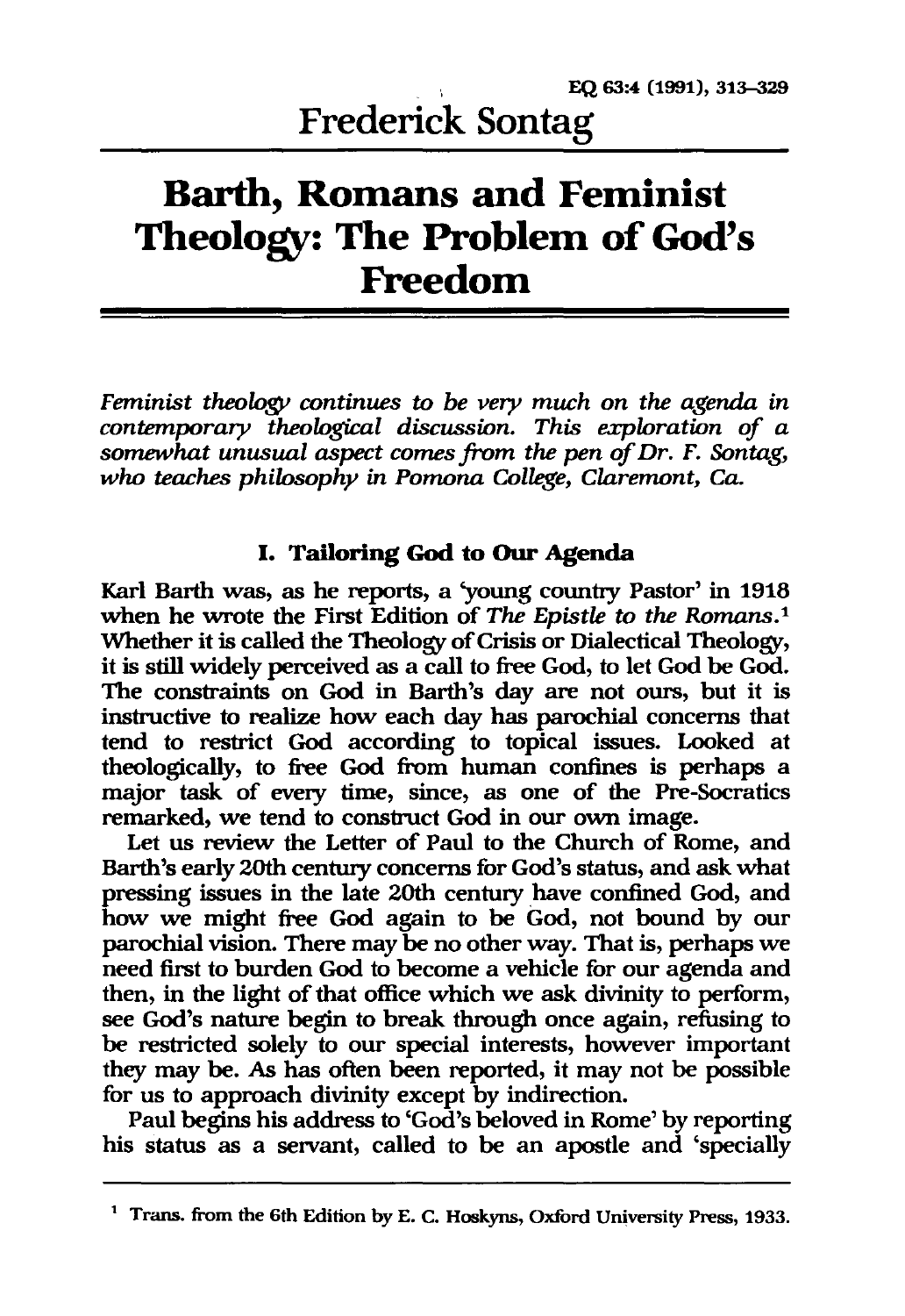chosen to preach the Good News' (1:2).2 Perhaps, then, all who approach God must do so as a servant whose main interest is to proclaim the Gospel, as he or she sees it, of course. This Good News is the power of faith 'saving all who have faith' (1:16). Given the constant controversy about God, Paul makes a surprising claim: 'What can be known about God is perfectly plain ... since God himself has made it plain' (1:19). God is angry against the impiety and depravity, since we are without excuse: 'They know God and yet refuse to honor him as God.' 'They exchange the immortal God for a worthless imitation, for the image of mortal man' (1:15). The goodness of God is meant to lead to repentance, not immoral behaviour. Paul suggests that we reshape God in order to excuse our actions.

We must be convinced that God has the power to do what He has been promised, and the love of God has been poured into our hearts by the Holy Spirit (3:3). Paul's model for God, thus, includes our role as servant, preaching the Gospel, the power of God to save, known plainly in a self revelation, anger at depravity, promoting goodness, and a call to repentance. Anger, obedience, and love are Paul's models for God, as these are illustrated in Jesus' life. Furthermore: 'Death no longer has power over us' (6:9). As a result, we should become slaves to righteousness and offer ourselves to God. Creation still retains the hope of being free, and 'we too graon inwardly as we wait for our bodies to be set free' (8:23). 'With God on our side who can be againt us?' (8:31).

Concerning our efforts for improvement, which we certainly are to attempt, Paul reports: 'The only thing that counts is not what human beings want or try to do, but the mercy of God' (9:16). 'Do not forget that God can be severe as well as king' (11:22), but how impossible it is to penetrate God's motives or understand his methods! (11:33). Still we know that we are to offer our 'living bodies as a holy sacrifice, truly pleasing God' (12:2). That is the only way to discover the will of God and to know what is good. 'Forget about satisfying your bodies with all their cravings' (13:4). Each is still free to hold his or her own opinion; it is righteousness and peace and joy brought by the Holy Spirit (14:17). 'Greet each other with a holy kiss' (16:16), Paul enjoins us.

Paul paints a graphic and a well known picture for us, not *every* feature of which can be, or need be, accepted. Still if we discount Paul's own provincialism about the custom of the day,

<sup>&</sup>lt;sup>2</sup> All quotations are from *The Jerusalem Bible*.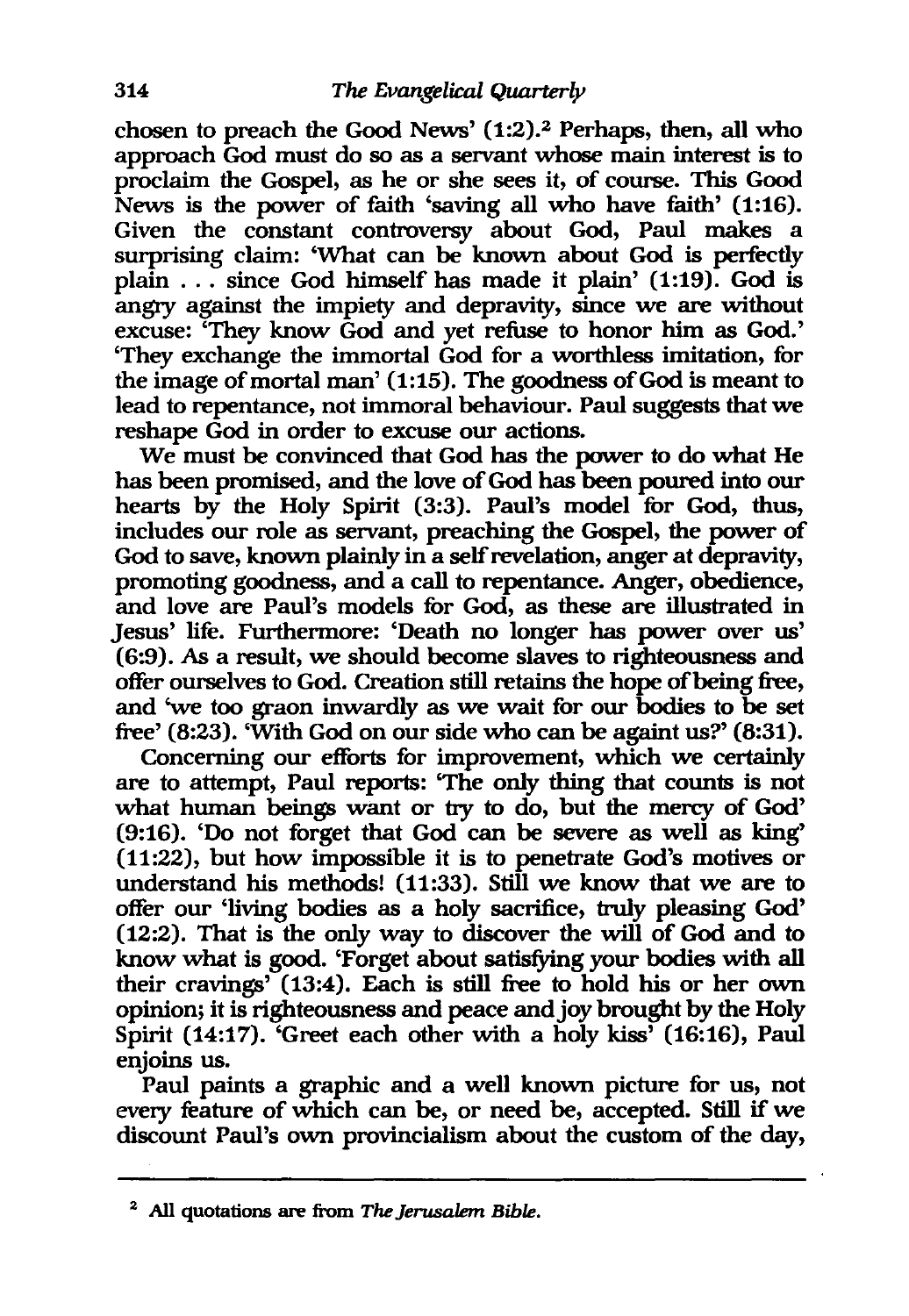an amazing picture of God stands out, one consistent with the core of the Christian message. It must be this which caused the codifiers of the biblical canon to place that epistle first among Paul's writings. And we can see why young pastor Barth, struggling with the complexities of sophisticated thought of his day, would be struck with the necessity to free God from human purposes. At least for Christians, our agenda may not be God's own priority. As we come to realize this, God and the message of the Gospel may appear free and clear once again.

What is the bondage from which Barth calls on us to free God? He claims first that his sole aim was to interpret Scripture (p. ix). Protestants, at least, should consider this as a primary (although by no means exclusive) norm for theological construction. Those who know Barth know that he does not mean a biblical literalism in any narrow sense but rather a constant effort to ask yourself: What is the text trying to say to us, not what we want to text to say? To bring out the meaning of the text is inevitably to add something. Any given individual may reject the content of scripture, but the Christian task is to bring each person face to face with it. Barth reports in the Preface to the First Edition: 'My whole energy of interpreting has been expended in an endeavor to see through and beyond history into the spirit of the Bible, which is the Eternal Spirit' (p. 1).

We have, of course, come so fully to accept contextual relativism that it is hard for us to understand that any document might display an 'Eternal Spirit', although Barth was aware that this would still be clothed in a local context. He used Kierkegaard and Dostoevsky as illustrations, so he knew full well that one does not go backwards in time. The issue is, at least where God is concerned (but perhaps for Shakespeare and Blake too): whether the Platonic Forms that may lurk behind the fragile text can become clear to a reader, at least at crucial moments. 'Divinity is set out in no book,' Barth agrees. Yet there is a simplicity which proceeds from the apprehension of God in the Bible, although this is not clear at the beginning of one's quest but rather at the end. The relation between God and man is the theme of the Bible, so we should approach the text as such, Barth urges (p. 10).

Barth concludes his 1926 Preface: 'We of the Twentieth Century must not shrink from being the Church Militant' (p. 24). Given the 'revisionist history' of the missionary movement currently in vogue, and the popular tendency to see all religions as good and as the same, at least among 'mainline churches', this urging of Barth's may seem strange. However, if one discovers God as Barth does in reading *Romans,* one may respond to Paul's plea to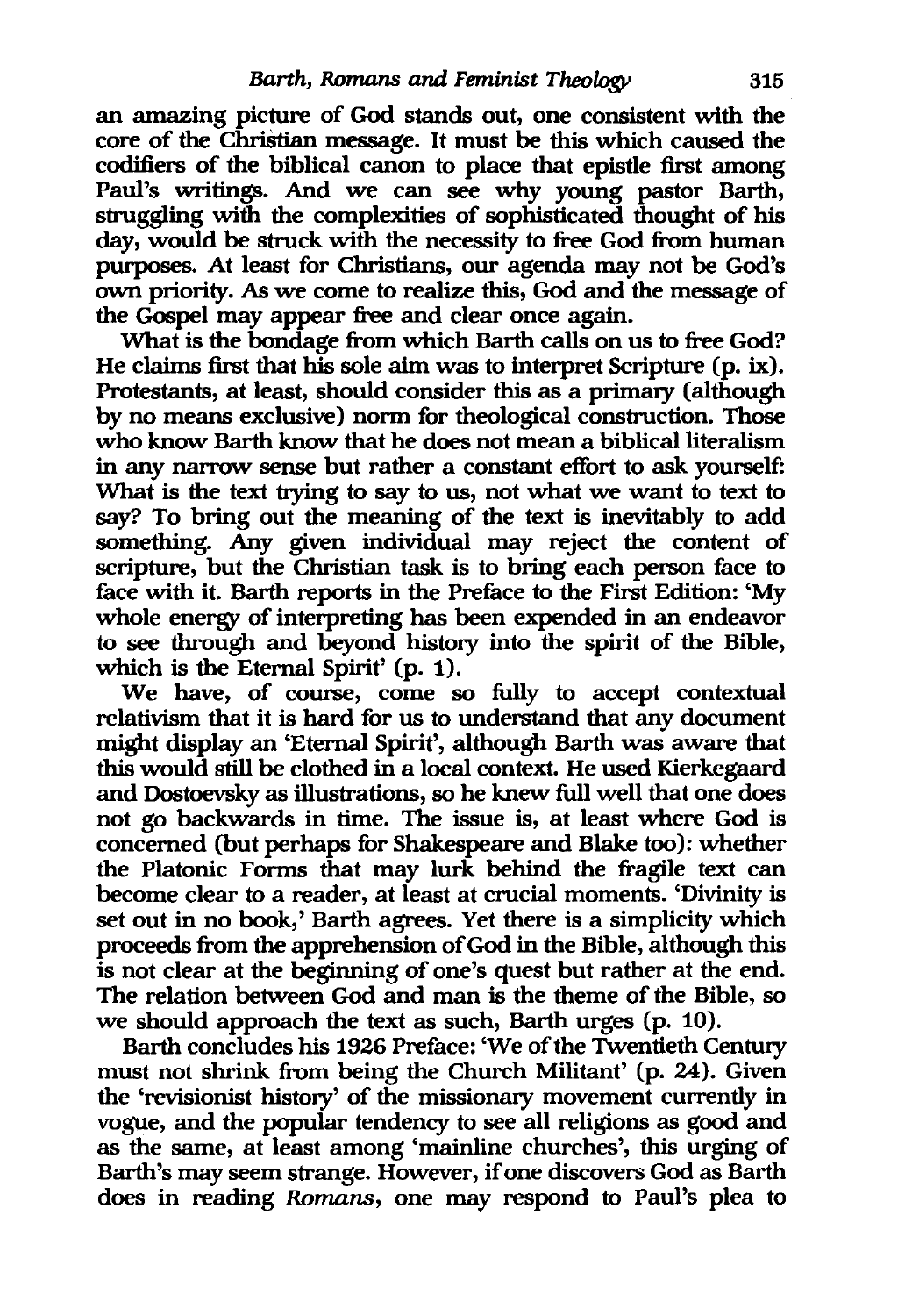preach the Gospel. When (and if) God stands free and clear, one certainly is less hesitant to speak out, so that the 'relativism' of our time (which may translate into the hiddenness of God) possibly stands as the reason the Gospel is so often weakly preached. Paul claims uniqueness only in his relationship to God, not in himself, and this is the ground of his authority (p. 28). God is utterly distinct from human nature.

What takes us away from the human-centeredness and relates us to God? It is the Resurrection, when the Holy Spirit touches the world of the flesh (p. 30). Faith becomes 'the fidelity of men encountering the faithfulness of God' (p. 32). Of course, if God is not encountered, or if the resurrection is not a real experience, the . world of our normal concerns remains as it was. 'God does not need us' (p. 35), that is the meaning of the power of God. God is confined by no cultural or geographical frontier, Barth is convinced. Provincialism remains in the text; that is not denied, but God can break through. Nevertheless, faith can neither be directly communicated nor immediately apprehended. God still remains hidden to direct disclosure. Faith is 'the awe in the presence of the divine incognito' (p. 39).

We live in an age intent upon reducing God to the human level. Barth finds God 'creating and maintaining the distance by which we are separated from Him' (p. 41). We find no standard but our own invention; God measures us by a standard 'not of this world' (p. 61). We propound the problem of God, but Barth is convinced that God answers it (p. 69). We worry about our ability to know God, and he is the unknown God (p. 116). 'He who says "God" says "miracle'" (p. 120), Barth reminds us in a naturalistic age. Faith of necessity involves paradox; it does not eliminate it (p. 123). Seen from the human side, God is always incomprehensible (p. 149). 'Grace' means 'an impossibility which is possible only in God' (p. 231). Our capacity is to know God 'to be unknowable and wholly Other' (p. 250).

It cannot be otherwise: 'our relation to God is a disturbing relation' (p.266). Finally, 'do we now understand the meaning of the Grace of God and of His Freedom?' (p. 270). Barth would set God free of human limitations. The freedom of God becomes human freedom too, for it is a place 'where men may stand and live out their lives' (p. 503). We are free of the trivialities of human relationships in which we are normally imprisoned. But this is 'the freedom of the prisoner of God' (p. 503). Human problems do not disappear. 'There is presented to us the impenetrable ambiguity of human life.' (Ibid.) Barth speaks continually of the 'Krisis' which is caused by the inbreaking of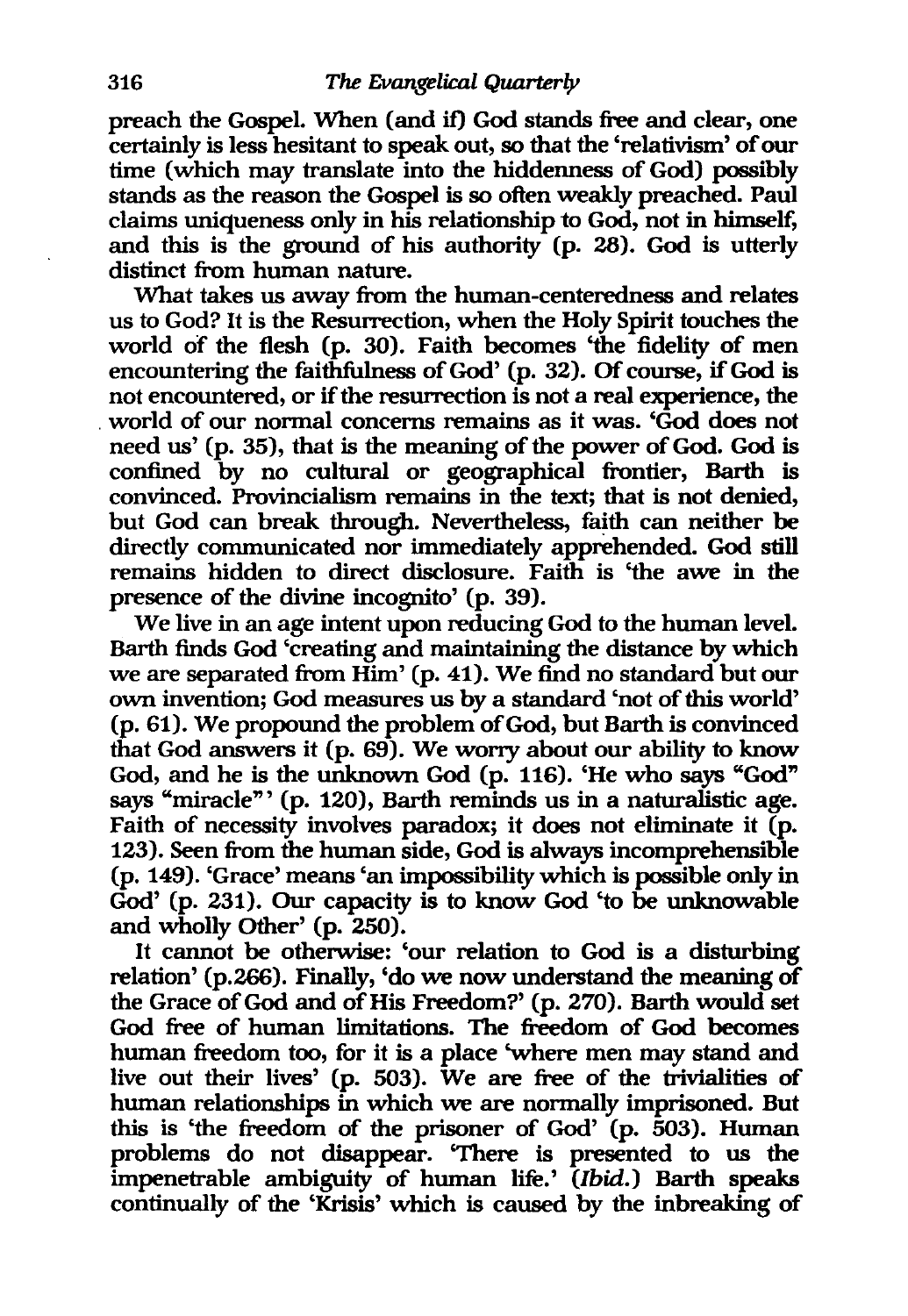God into a humanly constrained world. The freedom of God, which he discovers in rereading Paul's *Romans,* is one that breaks into our world to set it free.

It is not too much to say that what Barth finds most objectionable is the tailoring of God to our agenda. We naturally start from there in any age; where else could we start but with our own concerns, e.g., Feminism? But in Paul's epistle, Barth discovers God breaking in to reverse our agenda. Whereas we think our freedom is to be realized by successfully carrying out our particular reform, we discover a God free of our concerns but whose transcendence, at least in the Christian gospel, achieves our freedom for us by paradoxically breaking into our agenda. Humanly speaking, we think the success of the programs we propose, compelling as they may be, however urgent in our eyes, is the avenue of our release. But it is God's unexpected, unpredicted inbreaking that in fact can release us by destroying our particular attachments.

In our agenda, of course we project our release, and we tailor God to that. In point of fact, God often refuses our concerns. But ironically, our release can come in our surrender. It is necessary that we see our program as a necessity, but our attachment to our own goals can distort our perspective and block God. This is the antithesis to divine freedom, and only if God is set free from our demands can the divine release effect ours. Of course, we propose our needs; we are human; we suffer and we have concerns. Our natural mistake is to think that, religiously speaking, our success lies in our release. Barth has discovered in Paul's letter to the Romans that God often does not conform to human agendas. But in surprising us, in disappointing us perhaps at first, our freedom comes as God is released from our demands. God breaks every human form; that is the meaning of freedom.

## II. The Transformation of Self vs. Self-assertion<sup>3</sup>

Almost all revolutionary proposals, from Marx to Radical Feminism, seek a transformation of the self and of our life situation. Marx wanted the proletariat to assume power; then release would come through the abolition of private property. Social reform Feminists want women to assume power and abolish Patriarchy. Both take some overt structure to be the source of human limitation and assume freedom to lie in its

<sup>&</sup>lt;sup>3</sup> Naturally, I am using the more radical Feminists as an example, since their agenda is the most novel. and primarily citing Americans in this case.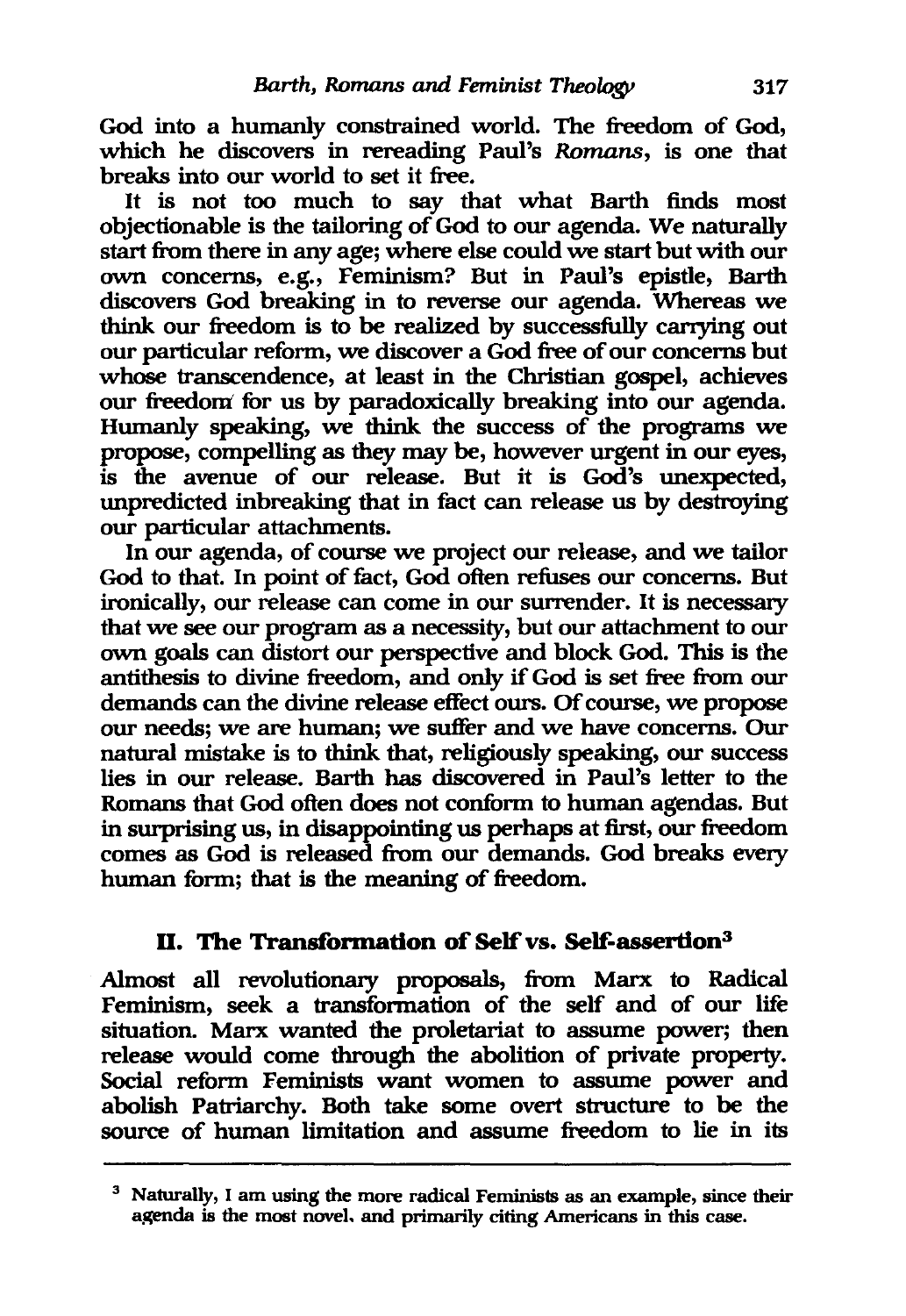overturning or removal. Whether in Marx or in Freud, the transformation of the self is the goal, in one case by transforming structures, in the other by exploring and revealing hidden depths in the psyche. Knowing oneself to be restricted and limited, it seems obvious that our freedom lies in the removal of these obstacles, whether internal or external, which then would result in the transformation of self.

Oddly, all of these programs depend upon self-assertion. This is *our* agenda and we demand its implementation. In politics, in economics, perhaps even in psychology (although it is more doubtful), human release may lie in that direction. Barth's discovery is that in religion, where God is concerned, it is otherwise. The assertion of the self usually leads to self defeat. To implement our agenda seems to be what success means, which we take to be the origin of human freedom. To achieve status in society or in economics, perhaps even in education, would seem to constitute our freedom. But with God and with the human spirit, for those who stay within a religious context, self-assertion, (ironically, particularly when it is successful) binds rather than releases the human spirit.

If we build our image of God from the world, which we naturally tend to do, we see God's ways as our ways. Barth discovers in Paul's letter that, with God, natural orders and expectations are reversed. Thus, as long as we limit God to our agenda, God is bound. Only when God breaks free from human limitations and stands alone can our self-assertion be broken. Our goals in fact are often our bondage, although they appear to us as our freedom. This, of course, is the heart of the Christian message. It appears in the life of Jesus and is dramatized in the disciples' misunderstanding. They had an agenda and they looked to Jesus' success as the means to their liberation. They knew what messiahs did; they anticipated Jesus' support of their press for power and thus their success. But God and Jesus did not conform.

Not only was Jesus crucified but so were the hopes of his followers for their own transformation. They did not want the life and the self they knew. They sought release from external restraints. Their mistake was to see this as being accomplished by the success of their self-asserted social-religious goals. Instead, God demanded the sacrifice (not a popular term these days) of their agenda. Their apparent loss was the condition for freeing God from bondage to human programs, in this case inherited notions of the messianic office. Revolutions of the future fall under the same restriction, that is, if we introduce God into the equation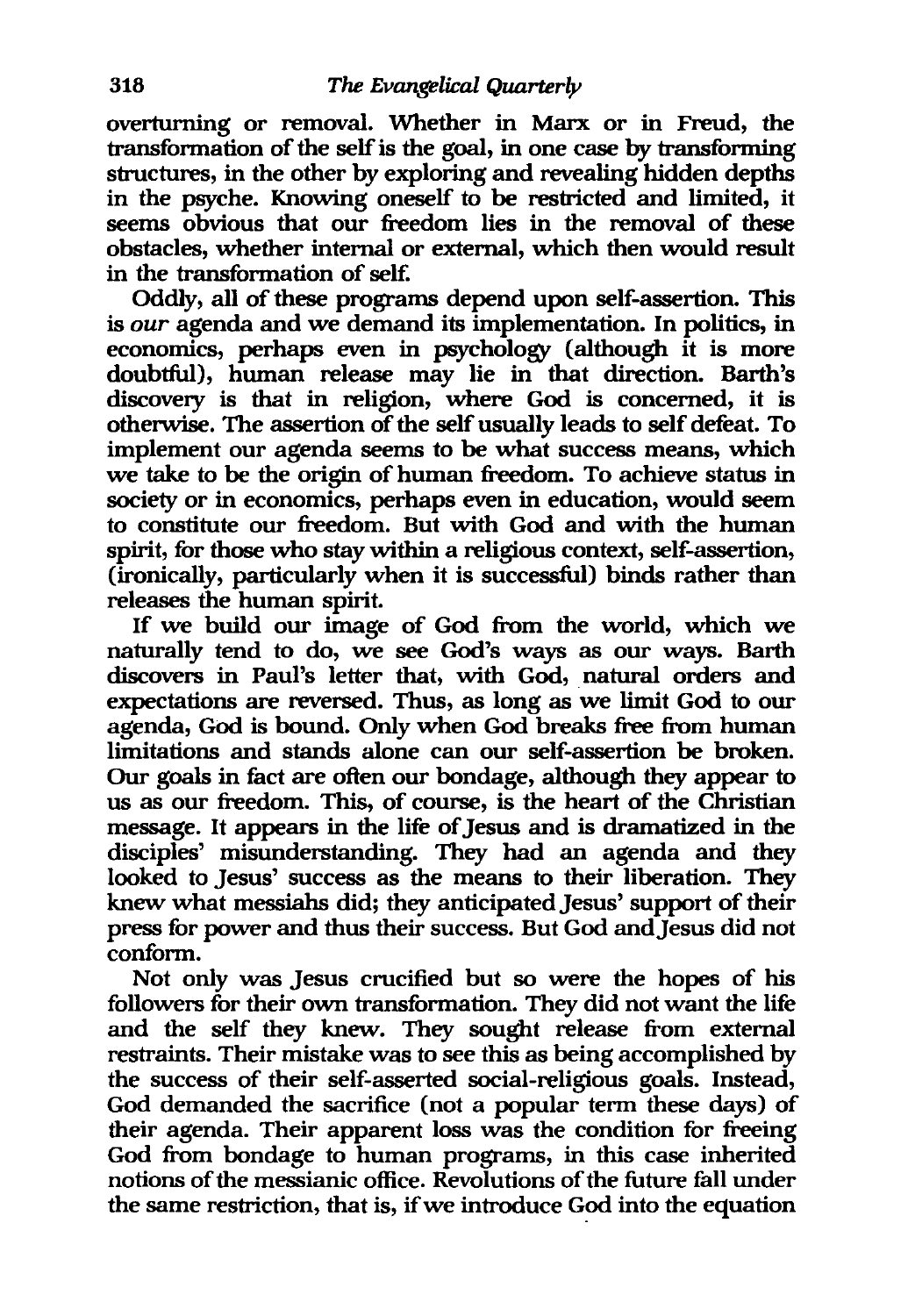as not all Feminists do. Occasionally revolutionary programs succeed in establishing new orders, e.g., democracy in the United States. However desirable, this is still not the same as the liberation of the human spirit.

Barth writes at the beginning of the age of high human accomplishment. Advance was projected that went beyond earlier human imagination, and Barth saw this agenda extended to religion. Why not? We could shape our own future; we could conceive God, if we had one at all, along human lines. But in commenting on *Romans*, Barth discovered the Christian message to be one of God often dashing human hopes, no matter how legitimate, because they involve human self-assertion. Instead of supporting our agenda, Barth demanded God's release from our programs, although this at first seems to be failure, e.g., crucifixion. In reality it becomes our own release as God is set free from our demands. Human freedom does not always lie where we think it does, particularly that of the spirit.

Accomplishing our agenda can be spiritually self destructive, since even partial success leads to increased self-assertion and an arrogance often vested in our own power. Jesus had told his disciples that he who seeks to save his life shall lose it. They could not believe this then, any more than we can now, so legitimate do our causes appear. And so they may be. But the origin of human sin, and thus of our own downfall, lies in arrogance and selfassertion, which is what 'religious disobedience' means. We come to consider ourselves invincible and in consequence destroy others who stand in our pat, whether literally as Stalin did or figuratively (spiritually) as 'success spoils Rock Hunter' or Michael Milkon (the junk bond king). The freedom of the human spirit lies in loss of self for others, as Jesus tried to say.

Having outlined some of what Barth found as the tailoring of God to the agenda of the day, and having noted that the word Barth found recorded in *Romans* was the transformation of the self vs. the assertion of the self, one must ask: How do we know that pastor Barth did not simply see his own goals when he read Paul's letter? Can we ever escape the human agenda and find God's program located in any document? We live in a time of cultural relativism. How can we say that we have set God free from our restriction and found God's own plan? We answer by asking if there are ever times when God breaks into human concerns, when our vehicles are transformed into God's? The answer Christians must give is that God related to the Jews, appeared quite incongruously in Jesus of Nazareth, and that we still look for God's re-entry today.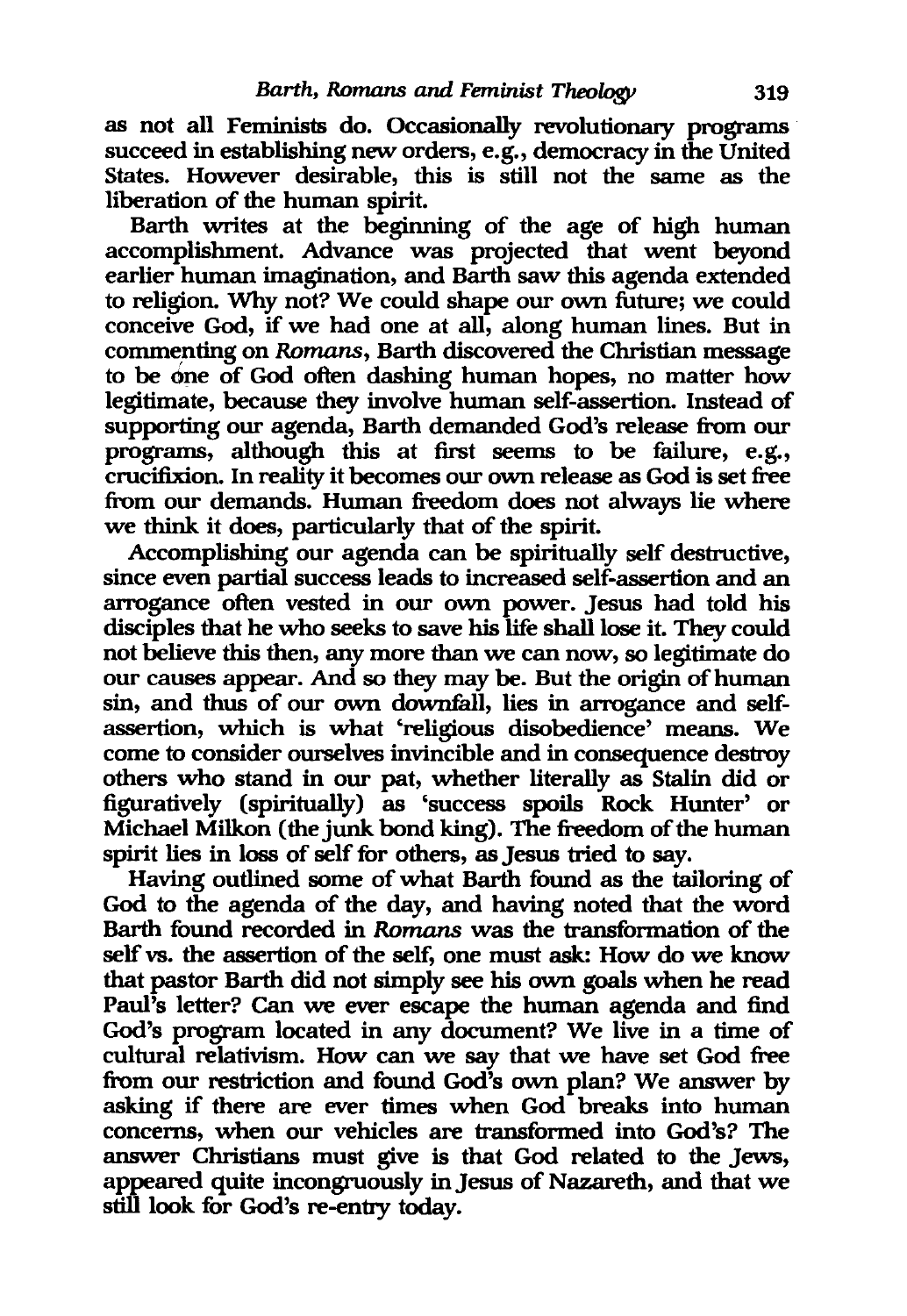God's appearances tend to happen at times of crisis, which is why Barth called his theology 'Krisis' theology. In a certain sense, all human times are times of crisis, but in every day we should look for the focus of human concern and try to see if we can find God active there. In such events, does the depth of the anguish allow us to find God once again breaking through, using human crisis as an occasion to intrude upon our provincial program and announce God's freedom? The Feminist's agenda of change focuses our attention on concerns that a majority of the human race also center upon. Can we see, as Barth saw in Paul's letter, God using the women's program as a divine agenda?

To do so we must first accept the fact that God can break into temporality and point to something eternal by using the crisis of the time as a focus. We are primarily time, culturally, and humanly bound. But we ask: As Jesus incarnated God's divinity in flesh, can other occurences be occasions for God's inbreaking? To agree that this can happen does not mean that all can see it, any more than in Jesus' time all Jews saw him as God's annointed one. Nor does it mean that, once present, God can always be found by all who look at that point in history. Jesus' time is gone. Few saw God in that day; many claim later to see divinity exposed at that distant time. But all who are religiously sensitive must stay alert for God's reappearance, as the virgins kept their lamps trimmed waiting for the bridegroom, in order not to be caught unawares.

Will all who read the Feminists' agenda, particularly the more radical Feminist Theology, suddenly find God present? Not necessarily. God's inbreaking always creates confusion, since it overturns our concerns. Yet paradoxically, it is through human crisis that God is able to find entry. Human concerns become divine concerns, Christianity asserts, although some are too trivial, too lacking in power, to allow God an occasion to appear. Should we then simply read the Feminist proposals and say that it is God's agenda? That is too simple: a divinity seldom if ever appears as we anticipate. It seems necessary for God to frustrate or to break our anticipations, *however legitimate,* in order for the divine to appear.

#### Ill. The Feminist Theological Agenda; God's Agenda

Let us rehearse some items on the Feminist program, and ask how these might be God's agenda, or how they might offer God the occasion to assert the divine program.

(1). Feminists seek equality, human liberation and the oppor-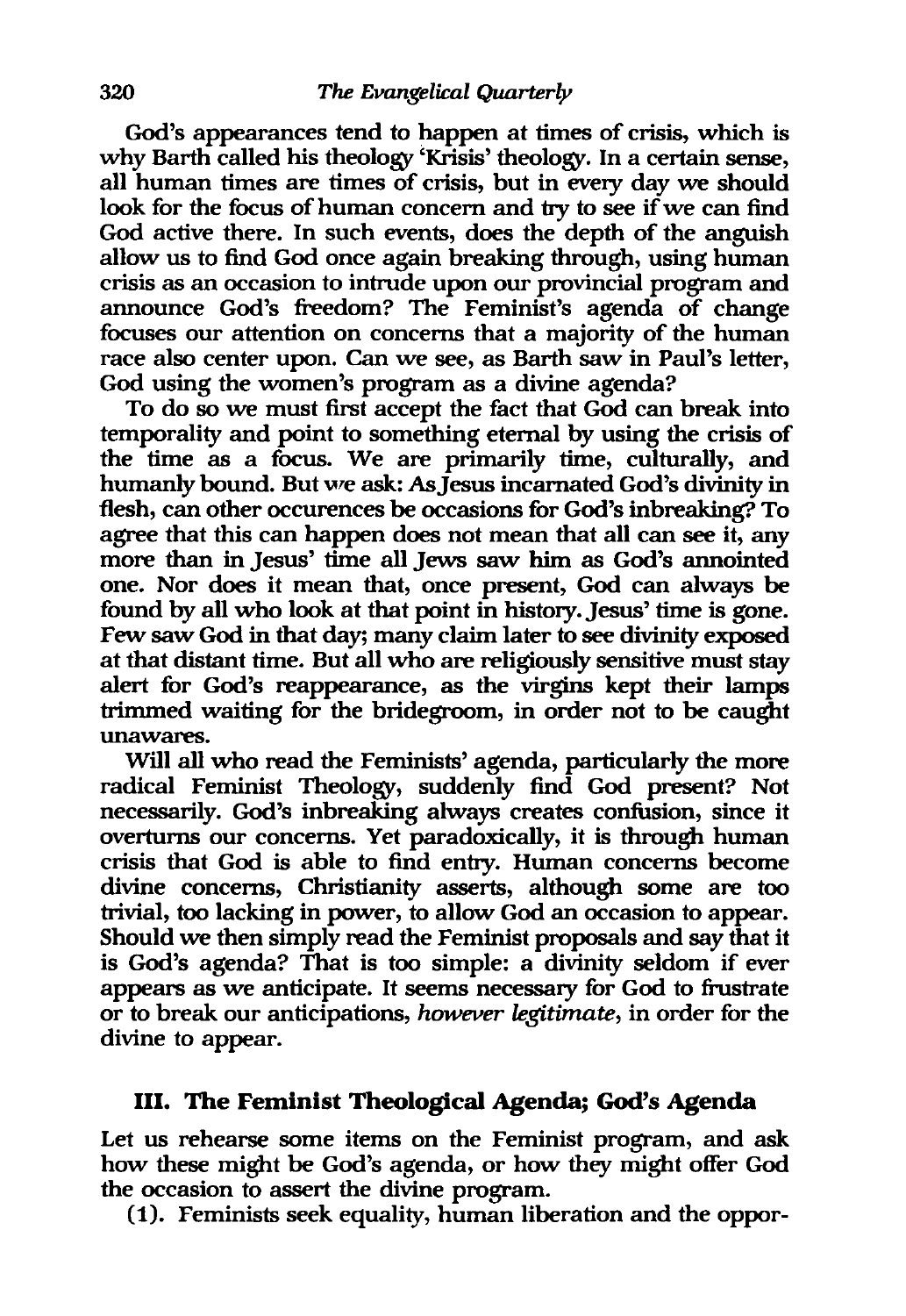tunity for full expression of their talents. God certainly has been said to endorse this goal as divinity's own. But what might be the difference? Insofar as this involves self-assertion, God may require self-sacrifice as the only means of self-fulfillment. We need to discover if our, or the women's agenda, is as such God's own, or whether God might wish to be disengaged, if too much self-aggrandizement is involved.

(2). 'The time is now' for Feminists. They have waited too long for release. God may not thwart any given timetable for human fulflllment, ifwe can accomplish it, but there is little evidence that our urgency is always God's. 'God will provide', but often the time delay is uncertain and full realization is not guaranteed in our lifetime. If human beings are free to achieve them, God could never be concerned to oppose human release. But the divine timetable may not be as specific as ours.

(3). Feminists bent on social reform, in their quest for a share in power, want to move power centers more into their control. But God always seems to have been reluctant to enter into human power struggles, no matter how 'right' one side may claim for itself. Consolidating power, then, which is often necessary for the institution of reform, is viewed as a mixed blessing in God's eyes, or at least as something God withdraws from as being as corrupting as it is releasing. Outspoken Feminists seek, and perhaps must seek, power. But God's operations, as evidence in Jesus' life, seems always to draw back from power employment.

(4). Biology has bound women for centuries to a secondary role, as far as public prominence is concerned, no matter how much they have been privately celebrated. Modem methods now allow women more freedom from the cycle of child birth and motherhood. As women discover and exercise this freedom, God cannot be thought to be opposed, since this was included as possible in creation's plan, even if only lately realized. However, as one who designed women's biological role which prevailed for centuries, God must at least be of two minds as women seek release from their biological bondage, since the liberating God must be the same as the one who erected the long dominant biological boundaries.

(5). Lesbian and homosexual tolerance are often included on the feminists' agenda for release from prejudice. True, God cannot be seen as utterly opposed to this, since again the biological scheme divinity decided upon allows multiple roles between the two sexes. However, since reproduction is largely (though not exclusively) limited to heterosexuality, it is hard to see homosexuality as God's first choice.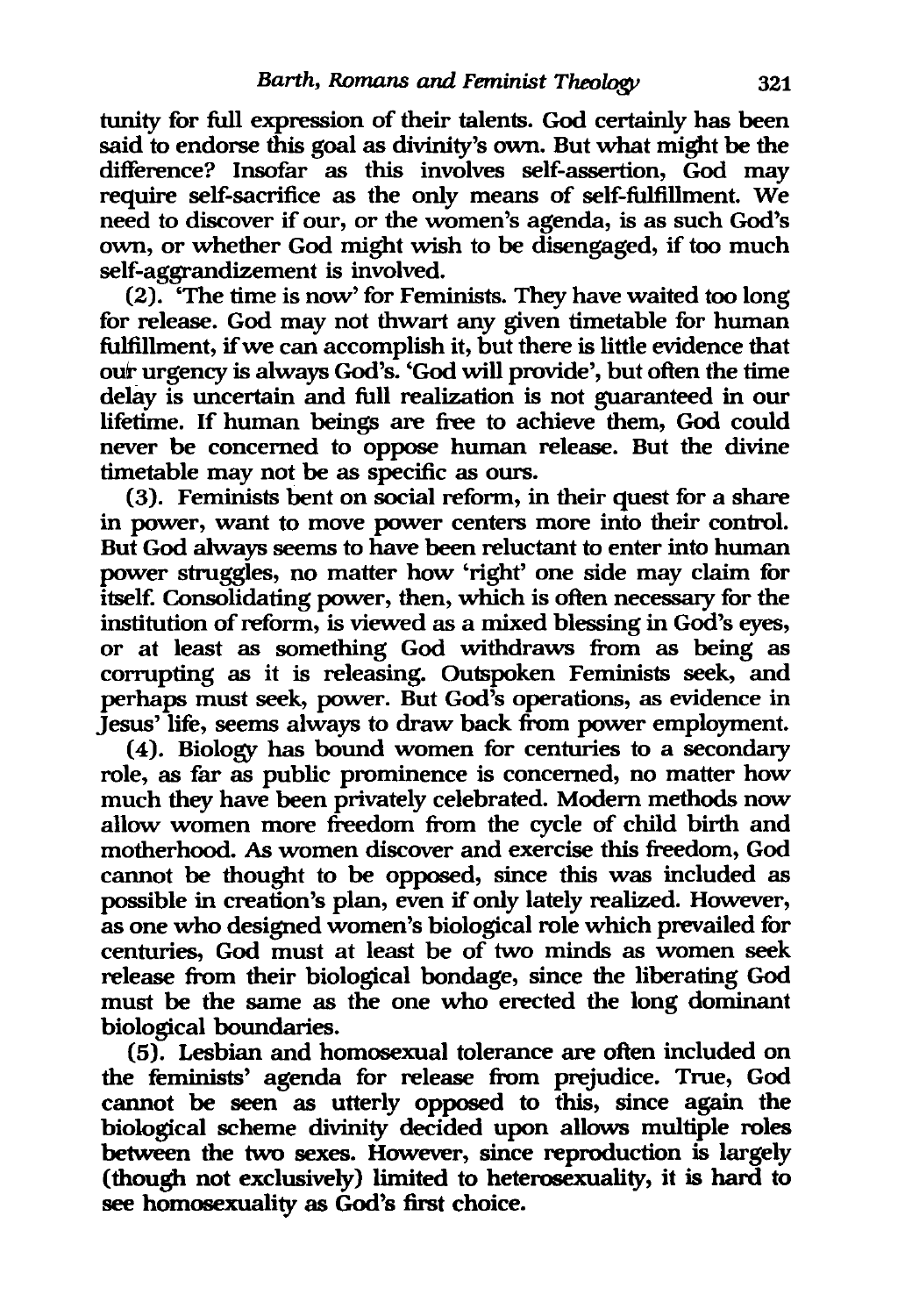(6). This leads to the notion of sacrifice. Feminists claim women have sacrificed disproportionately for centuries, which is largely true. Thus, they reject a call for further sacrifice, e.g., as in the call to celibacy in the nun's cloistered life. It is difficult to say that God has required any specific sacrifice from religious pilgrims. But on the other hand, the mission of Christ is an example of a life laid down for others, not for itself. Thus, Feminists most certainly can ask whether some rigidly enjoined sacrifice is indeed what God requires of women (and men) who are sincere, whether or not they are bound to any specific form, no matter how traditional it may have become? Still, the Feminist Theological agenda must include the question of what sacrifice God might call upon them, or anyone, to offer.

(7). Feminists often celebrate the body, claiming that it has too often been shamed or denigrated. A rejection of the body and its functions is hard to ascribe to the Christian God, since against current religious prohibitions Jesus ate and drank with sinners. He also forgave those who used the body to sin (but added that they should sin no more). However, he also told us his body was a living sacrifice given for many. True, we need not all give the ultimate sacrifice, since Jesus has done that for us. Still, the 'imitation of Jesus' would seem to indicate that we must never be controlled by our bodies. Paul is a little overly strict on this matter of flesh vs. spirit, perhaps due to particular struggles of his own. But still Jesus' stress upon the spirit is so strong that, should the body obscure or endanger the spirit, it is clear that Jesus recommends bodily control in order to achieve spiritual development. He fed the hungry; he turned water into wine; not for sheer pleasure but for necessity.

 $(8)$ . Feminists often argue for equality in all churchly functions. Yet oddly Jesus performed his ministry without ordination from reigning authorities. In itself this does not dictate the refusal of any ecclesiastical role to anyone, women or men. Jesus recognized the religious officials of his day, but he seemed concerned that they use their office for the benefit of others, not for selfexultation. Nor did he consider any ecclesiastical office in itself a religious necessity. The Sabbath was made for us, not we for the Sabbath. So ecclesiastical office was made for human purpose, often women's purpose, not women made to exercise official office in itself. The question is for what purpose authority in the church is sought.

(9). When it comes to ecclesiastical tradition on the authority of the scriptures, many Feminists are outspoken that their agenda is primary, that the tradition and biblical interpretation must be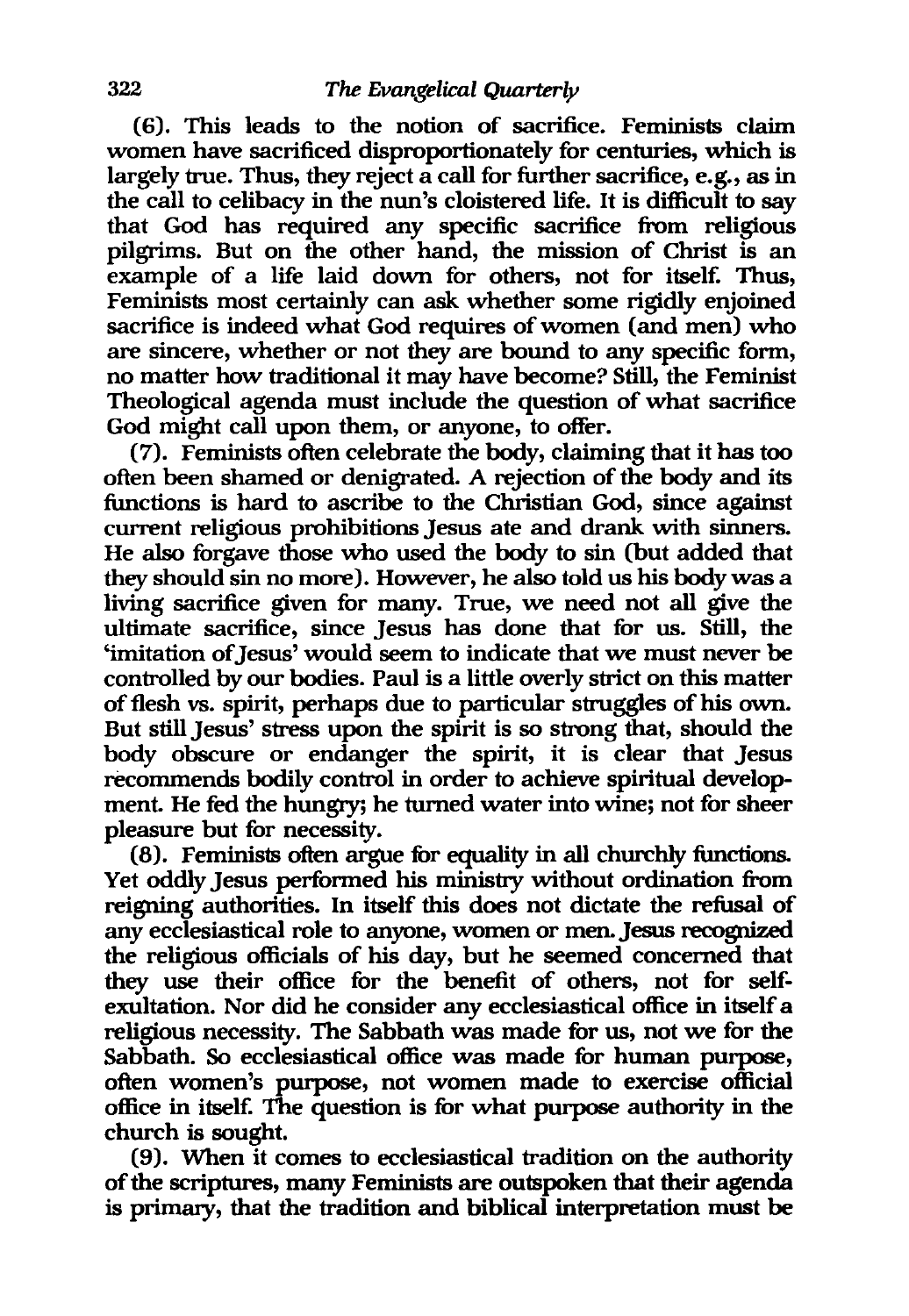reinterpreted to conform to that agenda. The prominence of women in the text is marginal, although not absent. Thus, women's role must be stressed, and any account which seems to give women a subservient role must be reinterpreted. Of course, scripture and tradition reflect the more of the times, for which God cannot be held responsible. Even God seeks release, as we have said, from all attempts to confine divinity to human limitations.

Still (and perhaps this is our most important lesson from Barth's reading of Romans) we have to be sure we do not release God from one set of provincial human limitations (those of Paul's time) only to confine God to some new human agenda, one with which divinity may not want to identify, or at least not in whole. We need, then, to take any Feminist Theological agenda as a measure to stand up alongside Paul's Romans and ask: In what sense is this God's own, and in what sense is God discerned again, just because divinity refuses to be confined to what may prove to be a partly self-centered program? What sacrifice of our aims, Feminist or otherwise, is required if God is to be made visible in our day, radicalizing our human if laudable aims in order to expose a divine plan?

(10). High on the agenda ofa majority of Feminist Theologians is the destruction of Patriarchy and the reconception of God to include feminine characteristics vs. a long dominant image of God they claim as too exclusively male. This is not a time to rehearse the complicated role of the feminine in religious history or in our ideas of God. In Christian conceptions of God as love, and Jesus as the representation of that often hidden divine quality (1esus meek and mild'), one could argue that the Feminine has always been prominent, and not just in Mariology. Still one has to wonder what, other than provincialism, could have possessed God to incarnate himself as male rather than as female, since there is little evidence that God feels constrained by cultural customs.

Still, the main point may be to see God as transcending all distinction and limitations, no matter how we seek to limit divinity. Thus, God could break into any Feminist religious agenda by refusing to be limited to female characteristics, even if male representatives have overly masculinized God for centuries. The Feminist agenda makes us acutely aware of sexual divisions, as perhaps they must in order to make their point. But in response, we might see God as trying to be free of all limitations, all attempts at confinement, whether in Patriarchies or Matriarchies. Strong Feminist assertions give God the occasion to break any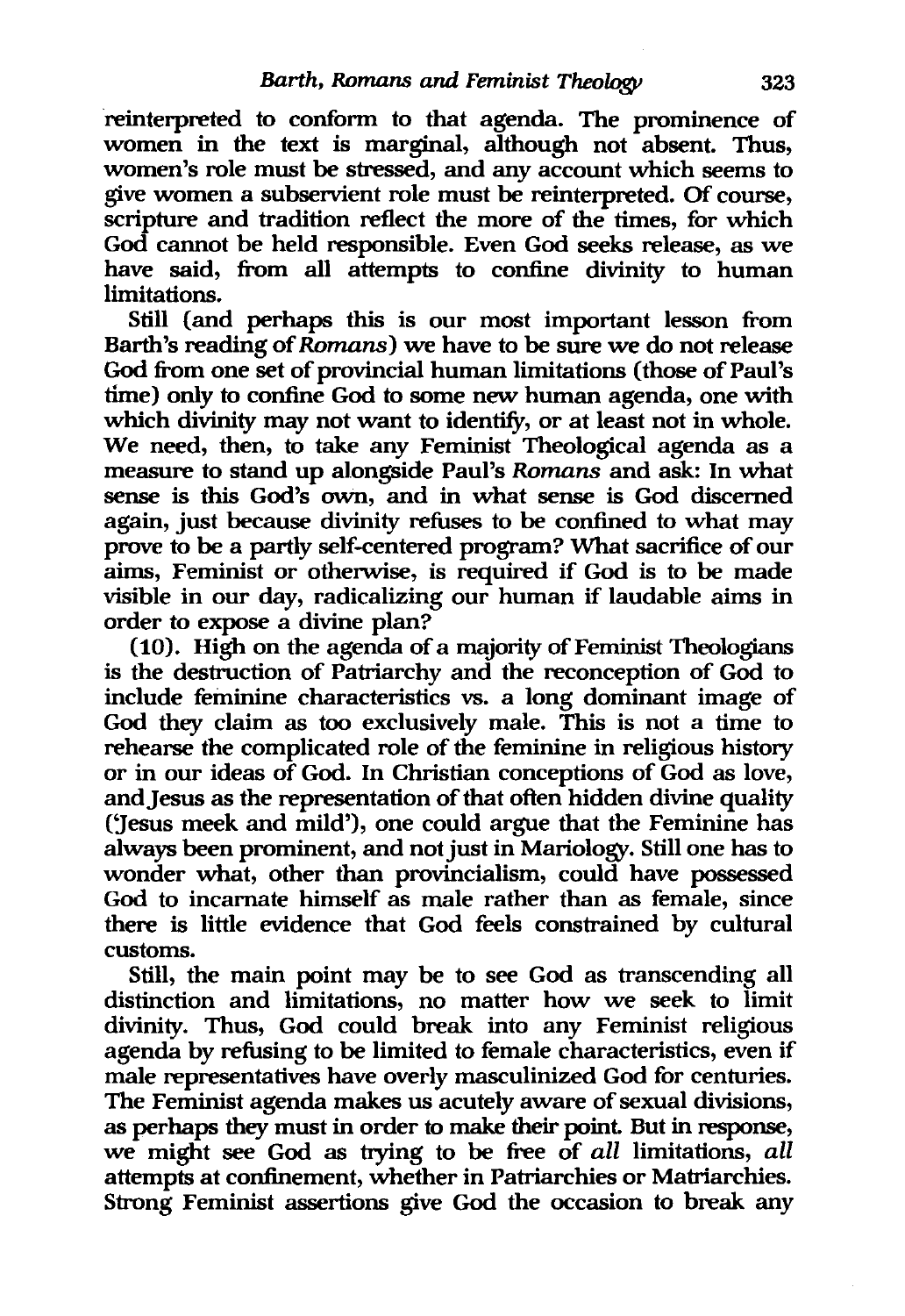mould we construct in our effort to confine divinity-is that their primary religious value?

### IV. Some Feminist Proposals, an Occasion for Insight Into the Divine"

When Barth (or anyone) has an insight into the provincialization of God and argues that we should set God free from our restraints in order to be God, we of course face the question of whether God can ever be seen directly or fully. The overwhelming answer from the tradition (it is not recent discovery) is: No. In that case, whether due to God's transcendence of human conceptual categories, as mystics claim, or due to inevitable distortions in our perceptions, can we reasonably join Barth and argue to set God free from human restriants in our day? In order to answer, we should consider that, in our common literature, in our sacred texts and theologies, pictures of God have been drawn that are of lasting significance for millions. But the fact that these are not all one, and did not appear at the same time, should make us stay open to new perceptions.

Tracing the history of 'visions of God', we know that they are often associated with momentous events or movements. So I suggest that in Feminist Theology, as we unwrap its claims, we might find, as Barth did in Romans, insight into God in our own time, since Feminism is a strong movement of our era. Paradoxically, however, since following God is never simple, I will argue that it is in 'correcting' the way in which Feminist theological theory 'distorts' God that new insight into God is to be gained. That is, when we uncover how Feminist Theory 'slants' our perception of . God, as we 'correct for this' we *may* (not necessarily) see God stand out clearly (relatively speaking) once again.

Let us take a representative brief selection of Feminist Theologians (using that term for those who approach God with theory), ask what is special in their approach, and then try to say how it may distort, or reveal, God. Elizabeth Schüssler Fiorenza is a New Testament scholar who writes from a Feminist

<sup>4</sup> In characterizing 'feminist theology', I am painfully aware that all feminist theologians do not agree. I say 'painfully', because I am working my way through over 300 books in feminist theory and feminist theology, trying to sort out all the views. The book manuscript I am at work on will have as a major theme the diversity of feminist theory. However, still, considering particularly the North American feminist theologians, who tend to follow more 'radical' themes, I feel the point being made still holds quite well.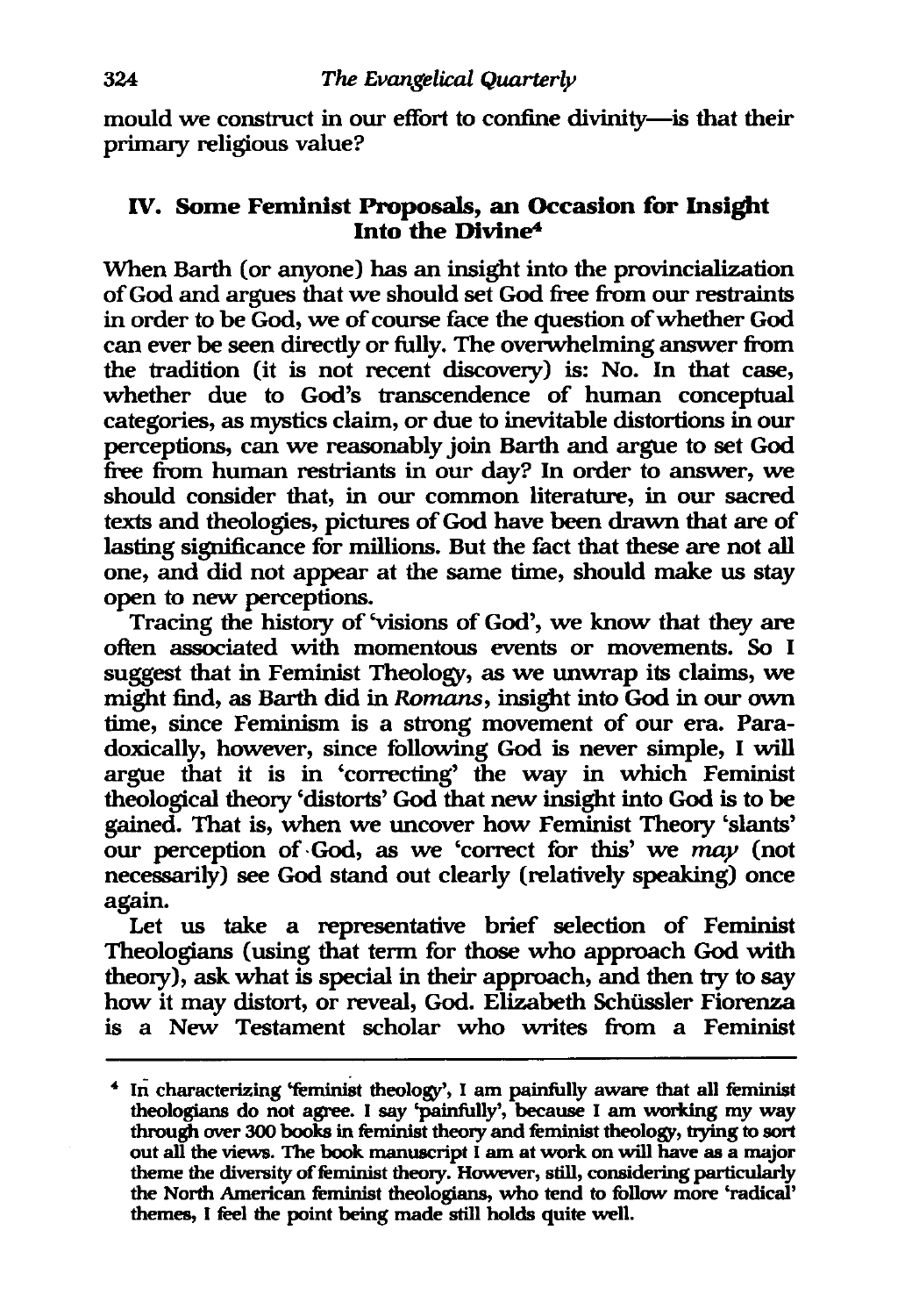perpective. In *In Memory of Her<sup>5</sup>* she 'reconstructs' Christian origins from that perspective. 'The Christian gospel cannot be proclaimed if the women disciples and what they have done is not remembered' (p. xiv). Can one inaugurate a new perspective in scripture? Fiorenza answers, yes. 'Feminist praxis is rooted in the religious experience of contemporary women and does not derive its inspiration from Christian past' (p. xviii). Here we see our first transfer. All authentic appearances of God must be rooted for all people in contemporary religious experience.

This offers a theology of liberation and a new paradigm, she argues. What we are always looking for is an experience which will liberate the human spirit, whether religiously or politically. Thus our question is: Can seeing God from the Feminist perspective do this for us? But the formulas for liberation 'vary considerably' (p. 3), she agrees. Thus, we know we do not need doctrinal uniformity in order to experience religious insight, else Feminists have no more to offer than others. What Fiorenza wants to do is to liberate the 'true word of God' from its androcentric setting. That is, change the form but not the content of the biblical message. Along with Barth, we must always divorce the forms of the day from the message of God's appearance, something Feminists want to do.

Yet to say, as many Feminists would, that 'the Bible is a product of men and of patriarchal society' (p.23) seems to have a hidden premise that this authorship makes its outlook uniform. This assumes that all men think and experience religion alike, which makes nonsense of our contentious religious history. And it may assume that women have a distinct perspective, uniform and agreed to by all women. But such is not the case. If we say that the agreed perspective is liberation of the human spirit, it would seem clear that some women and some men seek this, but never all of one sex. Many simply enjoy the life before them. It is hard to see the lines of liberation drawn along the boundaries of sex. Fiorenza, of course, does not want to reject the biblical texts but to reclaim them. Yet the words on the pages of the biblical texts are innert in themselves unless reclaimed, are they not, whether by men or by women?

The crucial time, perhaps, is Fiorenza's assertion that the canon for evaluation cannot be derived from the Bible itself but 'through women's struggle for liberation' (p. 32). But could this not be said in non-sexist language, that God appears where, in any text, we reject its linking of God with violence, alienation, and

<sup>5</sup> Crossroad. New York, 1988. All quotations are from this edition.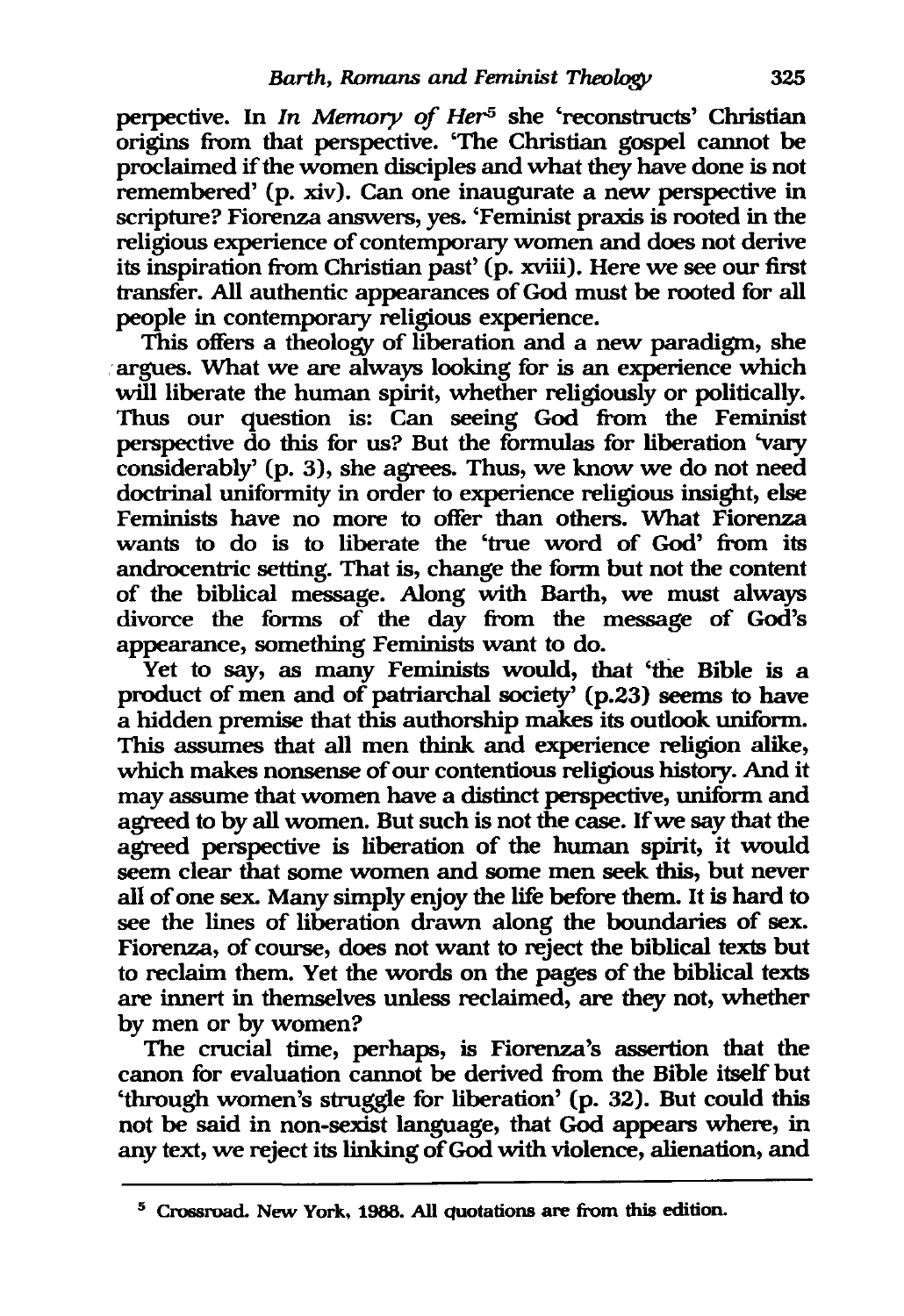subordination? Fiorenza adds 'patriarchial' to subordination, but that is just the kind of limiting perspective I want to claim does not allow God to stand clear and may when removed. Fiorenza correctly sees that the whole biblical text is distorted if seen as a history of oppression (p. 36). When it is seen as a history of liberation, God stands free for whomever is perceptive, male or female.

Mary Daly, of course, is one of the earliest Feminist Theologians, one who was forced to leave Roman Christianity because she felt she could not reconstruct it as Fiorenza suggests. She points to 'an emergence of women consciousness such as never before has taken place'  $(p.14)$ .<sup>6</sup> This is true, but our issue is to see how this might alter, or mediate, our perception of God. Daly wants to know if our views of God hinder or encourage human fulfillment (p. 21). Feminism has stressed this issue. But the question it raises about God applies to us all, even if Feminist concerns opened it up in our day. Women's liberation is 'essentially linked with human liberation' (p. 25). To seek self-transcendence, she agrees, keeps alive 'the question of the ultimate transcendence of God' (p. 25). 'The movement is smashing images that obstruct the becoming of the image of God' (p. 24).

Of course, it is well known that Daly did not remain with these words but moved radically beyond, ultimately rejecting the whole of traditional religion. Still our question from Barth becomes: As the Feminist challenges inherited traditions, as all reformers have before including Jesus, do they offer to set free a new vision of God, but only if we in turn set God free from the particular concerns of that movement? One could say the same thing about Calvin or Luther without denying them their revolutionizing insight, as Luther and Barth found in reading *Romans.* Each was in turn trapped in the provincialisms of their concerns which subjugated God again. Can the revolution in our approach to God be set free from particular feminist concerns?

Like Daly, Rosemary Ruether began a Roman Catholic, but unlike Daly she argues to stay within the church. 'A new God is being born in our hearts  $\ldots$ , Ruether tells us<sup>7</sup> (p.11), which she connects to a revolutionary overthrow of all hierarchies. 'The critical principle of feminist theology is the promotion of the full humanity of women,' (p. 18) she reports. If she would simply make that 'all', we could view God in that way, but there is little evidence God has singled out women (or men alone) for full

<sup>6</sup>*Beyond* God *the Father.* Beacon Press. Boston, 1973.

*<sup>7</sup> Sexism and* God *Talk.* Beacon Press. Boston, 1983.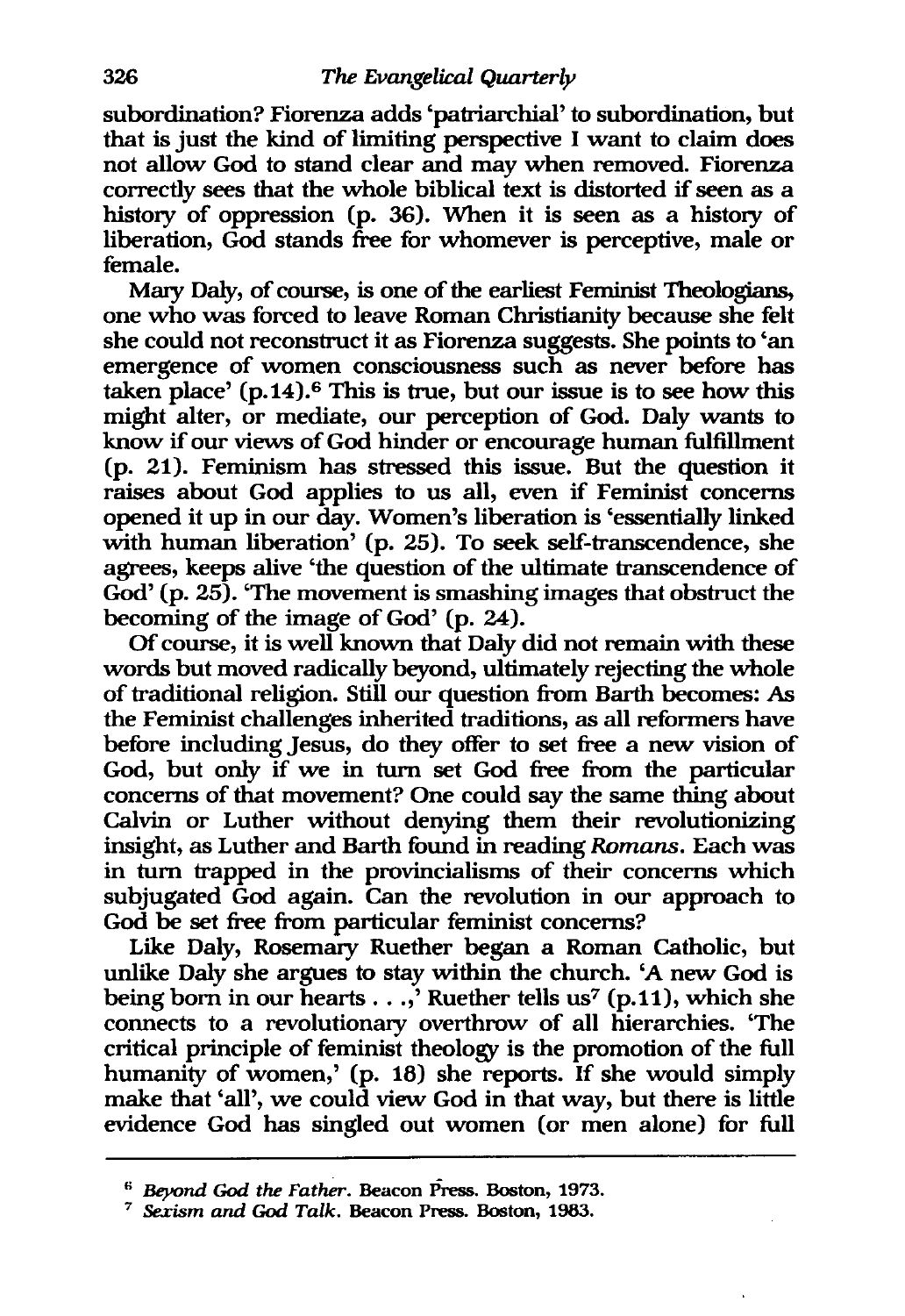humanity. 'All women' cannot claim this principle, since in fact all do not. But the principle of promoting full humanity as that which is holy (p. 19) is an experience in our day. It is highlighted now by women but experienced by many before.

Ruether will set aside 'many aspects of the Bible' (p. 23), and she will not let God be used to justify social domination or subjugation. Ruether discovers 'the prophetic God', as others have done since time immemorial. If it is Feminism which has brought her to this discovery, all we need is next to divorce God from any unique tie to Feminism to become the prophetic God of : all. Ruether wants a new social order, but our discovery of God must extend to see how and when this is to be accomplished. Our relationship to God is transformed (p.30), as Christians have always reported, but is it so transformed as no longer to be the exclusive product of Feminist theory?

Phyllis Trible is a biblical scholar but concentrates more on the Hebrew texts. She holds in tension 'God the lover and God the punisher' (p. 1).8 This in itself would seem to divorce God from sexism, male or female, since these have been seen as attributes of both sexes. 'Scripture in itself yields multiple interpretations of itself' (p. 4). This being so, it should be impossible for any human being, male or female, to persuade God to be seen in any single sexual stereotype, although it may well be Feminists in our time who have raised our consciousness about confining God to any stereotype, sexual or otherwise. She clearly finds female imagery in the biblical text (e.g., the womb). But just as clearly she sees that God is not limited to description by one set of sexual images.

Perhaps it is when we move to the third world that we see most clearly our need to free God from any exclusive Feminist attachment. EIsa James has edited a series of essays by Latin American Women.<sup>9</sup> Reading these, although the need for constructing women's theology is stressed, it is clear that they identify as much with the stressful condition in their own situation, the poor and the uneducated of both sexes, as with women alone. In this sense they share more with those in similar situations than with women in affluent countries. Recognizing this, it may be that it is the poor and the suffering through whose eyes God appears, whether male or female. However, perhaps today it is long enforced restrictions on women that cause us to see this, when they are expressed.

<sup>8</sup>*God* and *the Rhetoric of Sexuality.* Fortress Press. Philadelphia, 1978.

<sup>&</sup>lt;sup>9</sup> *Through Her Eyes.* Orbis Books. Maryknoll, NY, 1989.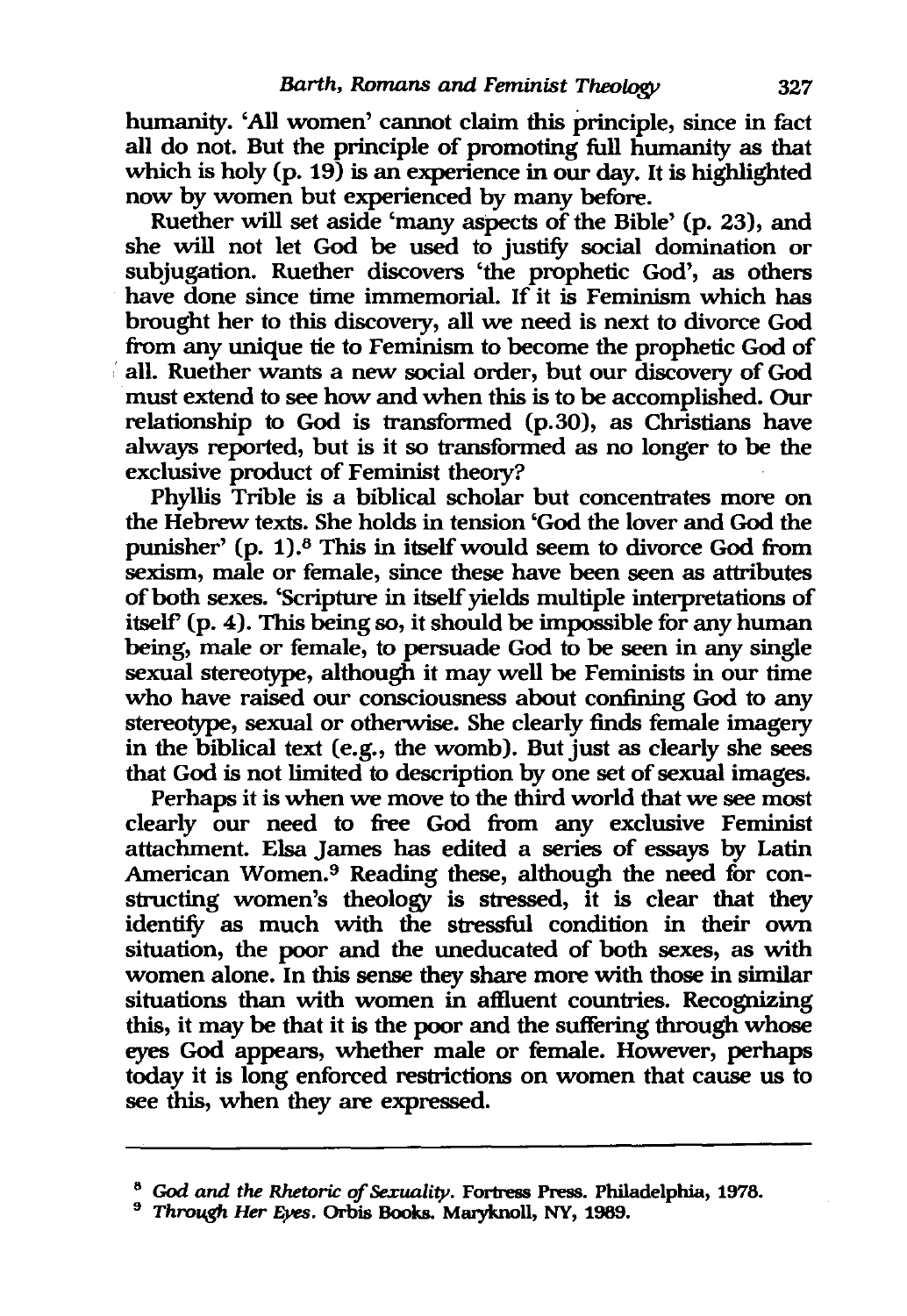Alice Laffey is, again, an Old Testament scholar who gives us a Feminist Perspective.<sup>10</sup> Her underlying assumption is that 'women are equal to men' (p. 2). The Israelite conviction of God's presence to the oppressed and God's power working in their behalf (p. 3) is important as a religious vision of God for all who are oppressed. 'Patriarchy' means the society on which father has first place and 'hierarchy' means first place in the community. In almost all sacred texts, men occupied these positions primarily, although not exclusively. When this is not the case today, or when we want to balance that perspective with equality for women, the vision of God can break. through and set aside all structures, however much priests may have sought to sustain them.

Linda Hurcombe has edited a volume which shows the varieties of women's religious experience.<sup>11</sup> Her contributors cover a wide range of religious backgrounds, which evidences the diversity not the unity of 'women's experience'. She quotes Alice Walker's *The Color Purple.* 'God ain't a he or a she, but a It.' 'I believe God is everything,' she says (p. 2). Still she offers the feeling of connectedness as a central observation of feminist spirituality (p. 3). It is spirituality that recognizes the need for 'sexual wholeness' (p. 9). In their struggle for equality and their rising consciousness, it is quite possible that this is a leading aspect of women's religious experience. But now, detached from anyone sex, as Alice Walker suggests, can God be seen again in a multifaceted spiritual experience that does not include sex but transcends it?

Sallie McFague argues for the use of 'mother', 'lover' and 'friend' as *Images of God*.<sup>12</sup> Lover and friend, of course, may be either male or female and are experienced no more by one sex than another. 'Mother' is an image that may balance the more frequent model of God as 'father'. But we know the mothering image has been used in sacred texts by male authors, so that it would seem to be the exclusive possession of neither sex, although biologically connected to one. Our problem of seeing God in these models is that friends betray (e.g., Judas), lovers grow jealous and rage, and mothers sometimes neglect or even abuse their children. Still the avenue for God's appearance in our day could come in the Feminist pursuit of new models, once they are disconnected from sex.

<sup>10</sup>*An Introduction* to *the Old Testament.* Fortress Press. Philadelphia, 1988.

<sup>11</sup>*Sex* and God. Roudedge and Kegan Paul. London, 12967.

<sup>12</sup> Fortress Press. Philadelphia, 1967.